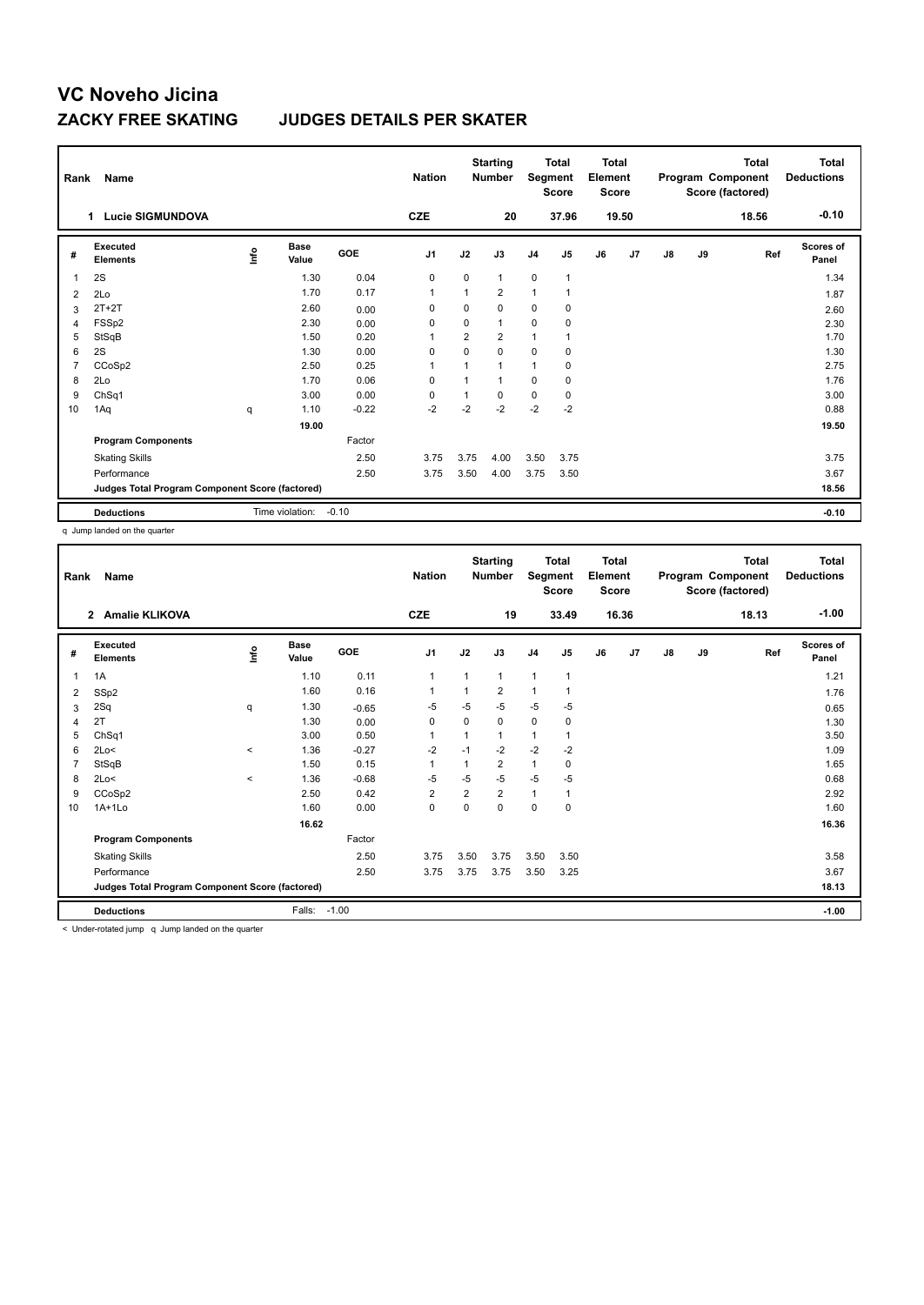### **ZACKY FREE SKATING JUDGES DETAILS PER SKATER**

| Rank           | Name<br>Michaela KOMAROVA<br>3                  |                                  |                      |            | <b>Nation</b>  |             | <b>Starting</b><br><b>Number</b> | Segment        | <b>Total</b><br><b>Score</b> | <b>Total</b><br>Element<br><b>Score</b> |       |    |    | <b>Total</b><br>Program Component<br>Score (factored) | <b>Total</b><br><b>Deductions</b> |
|----------------|-------------------------------------------------|----------------------------------|----------------------|------------|----------------|-------------|----------------------------------|----------------|------------------------------|-----------------------------------------|-------|----|----|-------------------------------------------------------|-----------------------------------|
|                |                                                 |                                  |                      |            | <b>CZE</b>     |             | 16                               |                | 32.85                        |                                         | 16.17 |    |    | 16.68                                                 | 0.00                              |
| #              | Executed<br><b>Elements</b>                     | $\mathop{\mathsf{Irr}}\nolimits$ | <b>Base</b><br>Value | <b>GOE</b> | J <sub>1</sub> | J2          | J3                               | J <sub>4</sub> | J <sub>5</sub>               | J6                                      | J7    | J8 | J9 | Ref                                                   | <b>Scores of</b><br>Panel         |
| 1              | 2Lo                                             |                                  | 1.70                 | $-0.11$    | 0              | $-1$        | $-1$                             | $-1$           | $\mathbf 0$                  |                                         |       |    |    |                                                       | 1.59                              |
| 2              | 2S                                              |                                  | 1.30                 | 0.00       | 0              | 0           | $\Omega$                         | 0              | 0                            |                                         |       |    |    |                                                       | 1.30                              |
| 3              | 1A                                              |                                  | 1.10                 | 0.00       | $\Omega$       | 0           | $\mathbf{1}$                     | 0              | 0                            |                                         |       |    |    |                                                       | 1.10                              |
| 4              | $2S+1T$                                         |                                  | 1.70                 | 0.00       | 0              | $\mathbf 0$ | $\Omega$                         | $\mathbf 0$    | $\mathbf 0$                  |                                         |       |    |    |                                                       | 1.70                              |
| 5              | SSp2                                            |                                  | 1.60                 | 0.11       | 0              | $\mathbf 0$ | $\mathbf{1}$                     | $\mathbf{1}$   | $\mathbf{1}$                 |                                         |       |    |    |                                                       | 1.71                              |
| 6              | ChSq1                                           |                                  | 3.00                 | 0.17       | 0              | $\Omega$    | $\mathbf{1}$                     | 1              | 0                            |                                         |       |    |    |                                                       | 3.17                              |
| $\overline{7}$ | 1A                                              |                                  | 1.10                 | 0.00       | 0              | $\Omega$    | $\Omega$                         | 0              | $\mathbf 0$                  |                                         |       |    |    |                                                       | 1.10                              |
| 8              | 1F                                              |                                  | 0.50                 | 0.00       | $\Omega$       | $\Omega$    | $\Omega$                         | 0              | 0                            |                                         |       |    |    |                                                       | 0.50                              |
| 9              | CCoSp2                                          |                                  | 2.50                 | 0.00       | 0              | 0           | $\Omega$                         | 0              | $\mathbf 0$                  |                                         |       |    |    |                                                       | 2.50                              |
| 10             | StSqB                                           |                                  | 1.50                 | 0.00       | 0              | $\Omega$    | $\Omega$                         | $\mathbf 0$    | 0                            |                                         |       |    |    |                                                       | 1.50                              |
|                |                                                 |                                  | 16.00                |            |                |             |                                  |                |                              |                                         |       |    |    |                                                       | 16.17                             |
|                | <b>Program Components</b>                       |                                  |                      | Factor     |                |             |                                  |                |                              |                                         |       |    |    |                                                       |                                   |
|                | <b>Skating Skills</b>                           |                                  |                      | 2.50       | 3.50           | 3.25        | 3.25                             | 3.00           | 3.00                         |                                         |       |    |    |                                                       | 3.17                              |
|                | Performance                                     |                                  |                      | 2.50       | 3.50           | 3.75        | 3.50                             | 3.50           | 3.50                         |                                         |       |    |    |                                                       | 3.50                              |
|                | Judges Total Program Component Score (factored) |                                  |                      |            |                |             |                                  |                |                              |                                         |       |    |    |                                                       | 16.68                             |
|                | <b>Deductions</b>                               |                                  |                      |            |                |             |                                  |                |                              |                                         |       |    |    |                                                       | 0.00                              |
|                |                                                 |                                  |                      |            |                |             |                                  |                |                              |                                         |       |    |    |                                                       |                                   |

| Rank           | Name<br>4 Lucie LOUNKOVA                        |         |                      |            |                |              | <b>Starting</b><br><b>Number</b> | Segment        | <b>Total</b><br><b>Score</b> | <b>Total</b><br>Element<br><b>Score</b> |       |               |    | <b>Total</b><br>Program Component<br>Score (factored) | <b>Total</b><br><b>Deductions</b> |
|----------------|-------------------------------------------------|---------|----------------------|------------|----------------|--------------|----------------------------------|----------------|------------------------------|-----------------------------------------|-------|---------------|----|-------------------------------------------------------|-----------------------------------|
|                |                                                 |         |                      |            | <b>CZE</b>     |              | 21                               |                | 32.72                        |                                         | 16.34 |               |    | 16.88                                                 | $-0.50$                           |
| #              | Executed<br><b>Elements</b>                     | ١nfo    | <b>Base</b><br>Value | <b>GOE</b> | J <sub>1</sub> | J2           | J3                               | J <sub>4</sub> | J <sub>5</sub>               | J6                                      | J7    | $\mathsf{J}8$ | J9 | Ref                                                   | <b>Scores of</b><br>Panel         |
| 1              | 1A                                              |         | 1.10                 | 0.11       | $\mathbf 0$    | $\mathbf{1}$ | $\mathbf{1}$                     | $\mathbf{1}$   | $\mathbf{1}$                 |                                         |       |               |    |                                                       | 1.21                              |
| $\overline{2}$ | 2Lo                                             |         | 1.70                 | 0.00       | 0              | $\mathbf{1}$ | 0                                | $\mathbf 0$    | $\mathbf 0$                  |                                         |       |               |    |                                                       | 1.70                              |
| 3              | 2Tq                                             | q       | 1.30                 | $-0.48$    | $-5$           | -3           | -4                               | $-3$           | $-4$                         |                                         |       |               |    |                                                       | 0.82                              |
| $\overline{4}$ | StSqB                                           |         | 1.50                 | 0.00       | 0              | $\mathbf 0$  | 0                                | $\mathbf 0$    | 0                            |                                         |       |               |    |                                                       | 1.50                              |
| 5              | ChSq1                                           |         | 3.00                 | 0.50       | $\mathbf 0$    | 1            | $\mathbf{1}$                     | 1              |                              |                                         |       |               |    |                                                       | 3.50                              |
| 6              | 2T                                              |         | 1.30                 | $-0.48$    | $-4$           | $-4$         | $-3$                             | $-3$           | $-5$                         |                                         |       |               |    |                                                       | 0.82                              |
| $\overline{7}$ | SSp2                                            |         | 1.60                 | 0.11       | 0              | 0            | $\mathbf{1}$                     | $\mathbf{1}$   | $\overline{1}$               |                                         |       |               |    |                                                       | 1.71                              |
| 8              | 2Lo+1Eu+2Sq*                                    | $\star$ | 2.20                 | $-0.79$    | $-4$           | $-5$         | $-5$                             | $-3$           | -5                           |                                         |       |               |    |                                                       | 1.41                              |
| 9              | 2S                                              |         | 1.30                 | $-0.13$    | $-2$           | $\mathbf 0$  | $-1$                             | $-1$           | $-1$                         |                                         |       |               |    |                                                       | 1.17                              |
| 10             | CCoSp2                                          |         | 2.50                 | 0.00       | 0              | 0            | 0                                | 0              | 0                            |                                         |       |               |    |                                                       | 2.50                              |
|                |                                                 |         | 17.50                |            |                |              |                                  |                |                              |                                         |       |               |    |                                                       | 16.34                             |
|                | <b>Program Components</b>                       |         |                      | Factor     |                |              |                                  |                |                              |                                         |       |               |    |                                                       |                                   |
|                | <b>Skating Skills</b>                           |         |                      | 2.50       | 3.50           | 3.50         | 3.50                             | 3.25           | 3.50                         |                                         |       |               |    |                                                       | 3.50                              |
|                | Performance                                     |         |                      | 2.50       | 3.25           | 3.50         | 3.25                             | 3.25           | 3.25                         |                                         |       |               |    |                                                       | 3.25                              |
|                | Judges Total Program Component Score (factored) |         |                      |            |                |              |                                  |                |                              |                                         |       |               |    |                                                       | 16.88                             |
|                | <b>Deductions</b>                               |         | Falls:               | $-0.50$    |                |              |                                  |                |                              |                                         |       |               |    |                                                       | $-0.50$                           |

\* Invalid element q Jump landed on the quarter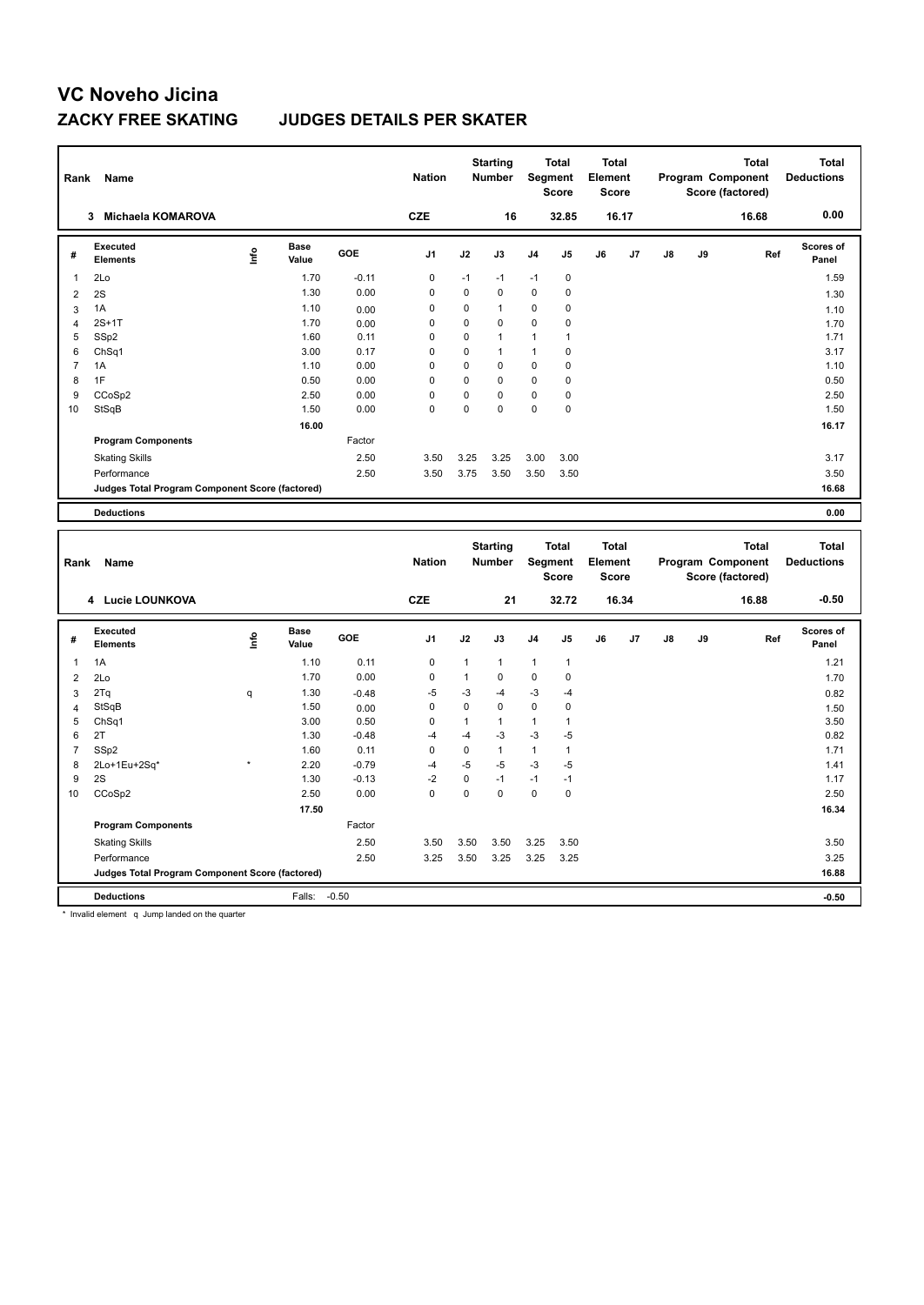### **ZACKY FREE SKATING JUDGES DETAILS PER SKATER**

| Rank           | <b>Name</b>                                     |      |                      |         | <b>Nation</b> |             | <b>Starting</b><br><b>Number</b> | Segment        | <b>Total</b><br><b>Score</b> | <b>Total</b><br>Element<br><b>Score</b> |                |    |    | <b>Total</b><br>Program Component<br>Score (factored) | <b>Total</b><br><b>Deductions</b> |
|----------------|-------------------------------------------------|------|----------------------|---------|---------------|-------------|----------------------------------|----------------|------------------------------|-----------------------------------------|----------------|----|----|-------------------------------------------------------|-----------------------------------|
|                | <b>Anna PINCAKOVA</b><br>5                      |      |                      |         | <b>CZE</b>    |             | 4                                |                | 30.94                        |                                         | 13.86          |    |    | 17.08                                                 | 0.00                              |
| #              | Executed<br><b>Elements</b>                     | ١nf٥ | <b>Base</b><br>Value | GOE     | J1            | J2          | J3                               | J <sub>4</sub> | J5                           | J6                                      | J <sub>7</sub> | J8 | J9 | Ref                                                   | <b>Scores of</b><br>Panel         |
| 1              | 2T                                              |      | 1.30                 | 0.00    | 0             | 0           | 0                                | $\mathbf 0$    | 0                            |                                         |                |    |    |                                                       | 1.30                              |
| 2              | $1A+1Lo$                                        |      | 1.60                 | 0.00    | 0             | $\Omega$    | 0                                | $\mathbf 0$    | 0                            |                                         |                |    |    |                                                       | 1.60                              |
| 3              | FSSp2                                           |      | 2.30                 | 0.00    | 0             | 0           | 0                                | $\mathbf 0$    | 0                            |                                         |                |    |    |                                                       | 2.30                              |
| 4              | 2S                                              |      | 1.30                 | 0.00    | 0             | $\Omega$    | 1                                | $\mathbf 0$    | 0                            |                                         |                |    |    |                                                       | 1.30                              |
| 5              | ChSq                                            |      | 0.00                 | 0.00    | ٠             |             |                                  |                | ٠                            |                                         |                |    |    |                                                       | 0.00                              |
| 6              | 1Lz                                             |      | 0.60                 | 0.00    | 0             | $\mathbf 0$ | 0                                | $\mathbf 0$    | 0                            |                                         |                |    |    |                                                       | 0.60                              |
| $\overline{7}$ | CCoSp2                                          |      | 2.50                 | 0.17    | 0             | 0           | $\mathbf{1}$                     | $\mathbf{1}$   | 1                            |                                         |                |    |    |                                                       | 2.67                              |
| 8              | 2S                                              |      | 1.30                 | 0.00    | 0             | 0           | $\mathbf{1}$                     | $\mathbf 0$    | 0                            |                                         |                |    |    |                                                       | 1.30                              |
| 9              | 1A                                              |      | 1.10                 | $-0.11$ | $-1$          | $-1$        | $-1$                             | $-1$           | 0                            |                                         |                |    |    |                                                       | 0.99                              |
| 10             | StSq1                                           |      | 1.80                 | 0.00    | $\mathbf 0$   | $\Omega$    | 0                                | $\mathbf 0$    | $\mathbf 0$                  |                                         |                |    |    |                                                       | 1.80                              |
|                |                                                 |      | 13.80                |         |               |             |                                  |                |                              |                                         |                |    |    |                                                       | 13.86                             |
|                | <b>Program Components</b>                       |      |                      | Factor  |               |             |                                  |                |                              |                                         |                |    |    |                                                       |                                   |
|                | <b>Skating Skills</b>                           |      |                      | 2.50    | 3.50          | 3.50        | 3.50                             | 3.50           | 3.50                         |                                         |                |    |    |                                                       | 3.50                              |
|                | Performance                                     |      |                      | 2.50    | 3.50          | 3.25        | 3.50                             | 3.25           | 3.25                         |                                         |                |    |    |                                                       | 3.33                              |
|                | Judges Total Program Component Score (factored) |      |                      |         |               |             |                                  |                |                              |                                         |                |    |    |                                                       | 17.08                             |
|                | <b>Deductions</b>                               |      |                      |         |               |             |                                  |                |                              |                                         |                |    |    |                                                       | 0.00                              |

|                | Name<br>Rank<br>Ludmila KOLAROVA<br>6           |         |               |            | <b>Nation</b>  |              | <b>Starting</b><br><b>Number</b> |                | <b>Total</b><br>Segment<br><b>Score</b> | <b>Total</b><br>Element<br>Score |       |    |    | <b>Total</b><br>Program Component<br>Score (factored) | <b>Total</b><br><b>Deductions</b> |
|----------------|-------------------------------------------------|---------|---------------|------------|----------------|--------------|----------------------------------|----------------|-----------------------------------------|----------------------------------|-------|----|----|-------------------------------------------------------|-----------------------------------|
|                |                                                 |         |               |            | <b>CZE</b>     |              | 13                               |                | 29.96                                   |                                  | 14.33 |    |    | 15.63                                                 | 0.00                              |
| #              | Executed<br><b>Elements</b>                     | ۴٥      | Base<br>Value | <b>GOE</b> | J <sub>1</sub> | J2           | J3                               | J <sub>4</sub> | J <sub>5</sub>                          | J6                               | J7    | J8 | J9 | Ref                                                   | Scores of<br>Panel                |
| $\overline{1}$ | SSp2                                            |         | 1.60          | 0.11       | $-1$           | $\mathbf{1}$ | $\mathbf{1}$                     | $\mathbf{1}$   | $\mathbf 0$                             |                                  |       |    |    |                                                       | 1.71                              |
| $\overline{2}$ | 2S                                              |         | 1.30          | $-0.22$    | $-2$           | $-2$         | $-2$                             | $-1$           | $-1$                                    |                                  |       |    |    |                                                       | 1.08                              |
| 3              | CCoSp1                                          |         | 2.00          | 0.13       | 0              | 0            | $\mathbf{1}$                     | $\mathbf{1}$   | $\mathbf{1}$                            |                                  |       |    |    |                                                       | 2.13                              |
| 4              | $1A+1L0$                                        |         | 1.60          | 0.00       | 0              | 0            | $\mathbf 0$                      | $\mathbf 0$    | 0                                       |                                  |       |    |    |                                                       | 1.60                              |
| 5              | 2Lo<<                                           | <<      | 0.50          | $-0.17$    | $-4$           | $-4$         | $-3$                             | $-3$           | $-3$                                    |                                  |       |    |    |                                                       | 0.33                              |
| 6              | ChSq1                                           |         | 3.00          | 0.00       | $\mathbf 0$    | 0            | $\mathbf 0$                      | $\pmb{0}$      | $\mathbf 0$                             |                                  |       |    |    |                                                       | 3.00                              |
| $\overline{7}$ | 2T <                                            | $\,<$   | 1.04          | $-0.24$    | $-2$           | $-1$         | $-2$                             | $-3$           | $-3$                                    |                                  |       |    |    |                                                       | 0.80                              |
| 8              | 2T<                                             | $\,<\,$ | 1.04          | $-0.21$    | $-2$           | $-1$         | $-2$                             | $-2$           | $-2$                                    |                                  |       |    |    |                                                       | 0.83                              |
| 9              | StSqB                                           |         | 1.50          | 0.05       | 0              | 0            | $\mathbf{1}$                     | $\mathbf{1}$   | 0                                       |                                  |       |    |    |                                                       | 1.55                              |
| 10             | 2S                                              |         | 1.30          | 0.00       | 0              | 0            | $\mathbf 0$                      | $\mathbf 0$    | 0                                       |                                  |       |    |    |                                                       | 1.30                              |
|                |                                                 |         | 14.88         |            |                |              |                                  |                |                                         |                                  |       |    |    |                                                       | 14.33                             |
|                | <b>Program Components</b>                       |         |               | Factor     |                |              |                                  |                |                                         |                                  |       |    |    |                                                       |                                   |
|                | <b>Skating Skills</b>                           |         |               | 2.50       | 3.25           | 3.25         | 3.25                             | 3.25           | 3.00                                    |                                  |       |    |    |                                                       | 3.25                              |
|                | Performance                                     |         |               | 2.50       | 3.00           | 3.00         | 3.25                             | 3.00           | 3.00                                    |                                  |       |    |    |                                                       | 3.00                              |
|                | Judges Total Program Component Score (factored) |         |               |            |                |              |                                  |                |                                         |                                  |       |    |    |                                                       | 15.63                             |
|                | <b>Deductions</b>                               |         |               |            |                |              |                                  |                |                                         |                                  |       |    |    |                                                       | 0.00                              |

< Under-rotated jump << Downgraded jump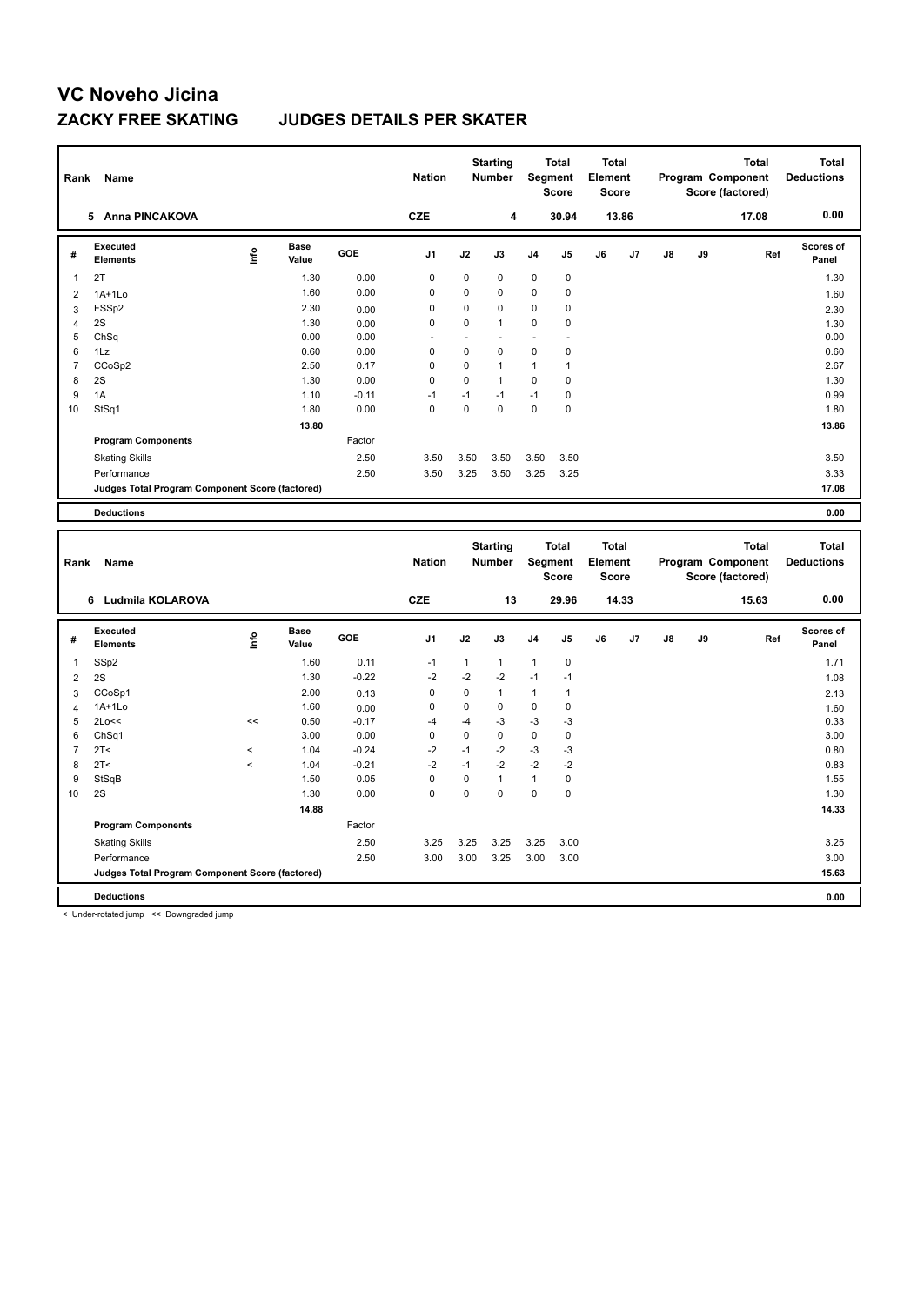### **ZACKY FREE SKATING JUDGES DETAILS PER SKATER**

| Rank           | Name<br>Lucie SOLDANOVA<br>$\overline{7}$       |      |                      |            | <b>Nation</b>  |             | <b>Starting</b><br><b>Number</b> | Segment        | <b>Total</b><br><b>Score</b> | <b>Total</b><br>Element<br><b>Score</b> |                |    |    | <b>Total</b><br>Program Component<br>Score (factored) | <b>Total</b><br><b>Deductions</b> |
|----------------|-------------------------------------------------|------|----------------------|------------|----------------|-------------|----------------------------------|----------------|------------------------------|-----------------------------------------|----------------|----|----|-------------------------------------------------------|-----------------------------------|
|                |                                                 |      |                      |            | <b>CZE</b>     |             | 9                                |                | 29.29                        |                                         | 14.99          |    |    | 14.80                                                 | $-0.50$                           |
| #              | Executed<br><b>Elements</b>                     | Info | <b>Base</b><br>Value | <b>GOE</b> | J <sub>1</sub> | J2          | J3                               | J <sub>4</sub> | J <sub>5</sub>               | J6                                      | J <sub>7</sub> | J8 | J9 | Ref                                                   | <b>Scores of</b><br>Panel         |
| 1              | 2S                                              |      | 1.30                 | $-0.26$    | -3             | $-2$        | $-1$                             | $-2$           | $-2$                         |                                         |                |    |    |                                                       | 1.04                              |
| 2              | 1A                                              |      | 1.10                 | 0.00       | 0              | $\mathbf 0$ | 0                                | 0              | 0                            |                                         |                |    |    |                                                       | 1.10                              |
| 3              | 2S                                              |      | 1.30                 | 0.00       | 0              | 0           | $\Omega$                         | 0              | 0                            |                                         |                |    |    |                                                       | 1.30                              |
| $\overline{4}$ | CCoSp2                                          |      | 2.50                 | 0.00       | 0              | $\mathbf 0$ | 0                                | $\mathbf 0$    | 0                            |                                         |                |    |    |                                                       | 2.50                              |
| 5              | ChSq1                                           |      | 3.00                 | 0.00       | $\Omega$       | 0           | $\Omega$                         | 0              | 0                            |                                         |                |    |    |                                                       | 3.00                              |
| 6              | 2Lo                                             |      | 1.70                 | $-0.85$    | $-5$           | $-5$        | $-5$                             | $-5$           | $-5$                         |                                         |                |    |    |                                                       | 0.85                              |
| $\overline{7}$ | 1A                                              |      | 1.10                 | 0.00       | 0              | $-1$        | $\Omega$                         | 0              | 0                            |                                         |                |    |    |                                                       | 1.10                              |
| 8              | $1F+1Lo$                                        |      | 1.00                 | 0.00       | 0              | $\mathbf 0$ | $\Omega$                         | 0              | 0                            |                                         |                |    |    |                                                       | 1.00                              |
| 9              | SSp2                                            |      | 1.60                 | 0.00       | $\Omega$       | $\Omega$    | $\Omega$                         | 0              | 0                            |                                         |                |    |    |                                                       | 1.60                              |
| 10             | StSqB                                           |      | 1.50                 | 0.00       | $\mathbf 0$    | $\Omega$    | $\Omega$                         | $\mathbf 0$    | $\mathbf 0$                  |                                         |                |    |    |                                                       | 1.50                              |
|                |                                                 |      | 16.10                |            |                |             |                                  |                |                              |                                         |                |    |    |                                                       | 14.99                             |
|                | <b>Program Components</b>                       |      |                      | Factor     |                |             |                                  |                |                              |                                         |                |    |    |                                                       |                                   |
|                | <b>Skating Skills</b>                           |      |                      | 2.50       | 3.00           | 3.25        | 3.00                             | 3.00           | 3.00                         |                                         |                |    |    |                                                       | 3.00                              |
|                | Performance                                     |      |                      | 2.50       | 3.00           | 3.00        | 3.00                             | 2.75           | 2.75                         |                                         |                |    |    |                                                       | 2.92                              |
|                | Judges Total Program Component Score (factored) |      |                      |            |                |             |                                  |                |                              |                                         |                |    |    |                                                       | 14.80                             |
|                | <b>Deductions</b>                               |      | Falls:               | $-0.50$    |                |             |                                  |                |                              |                                         |                |    |    |                                                       | $-0.50$                           |
|                |                                                 |      |                      |            |                |             |                                  |                |                              |                                         |                |    |    |                                                       |                                   |

| Rank           | Name                                            |         |                      |            | <b>Nation</b>            |             | <b>Starting</b><br><b>Number</b> | Segment        | <b>Total</b><br><b>Score</b> | Total<br>Element<br><b>Score</b> |       |               |    | <b>Total</b><br>Program Component<br>Score (factored) | <b>Total</b><br><b>Deductions</b> |
|----------------|-------------------------------------------------|---------|----------------------|------------|--------------------------|-------------|----------------------------------|----------------|------------------------------|----------------------------------|-------|---------------|----|-------------------------------------------------------|-----------------------------------|
|                | Amelia Sarah KUCKOVA<br>8                       |         |                      |            | <b>CZE</b>               |             | 15                               |                | 28.94                        |                                  | 13.38 |               |    | 16.06                                                 | $-0.50$                           |
| #              | Executed<br><b>Elements</b>                     | ١nfo    | <b>Base</b><br>Value | <b>GOE</b> | J <sub>1</sub>           | J2          | J3                               | J <sub>4</sub> | J5                           | J6                               | J7    | $\mathsf{J}8$ | J9 | Ref                                                   | Scores of<br>Panel                |
| 1              | $1A+1Lo$                                        |         | 1.60                 | 0.00       | $\mathbf 0$              | 0           | $\mathbf{1}$                     | 0              | 0                            |                                  |       |               |    |                                                       | 1.60                              |
| 2              | ChSq1                                           |         | 3.00                 | 0.00       | $\mathbf 0$              | $\mathbf 0$ | $\mathbf{1}$                     | $\mathbf 0$    | $\pmb{0}$                    |                                  |       |               |    |                                                       | 3.00                              |
| 3              | 2S<                                             | $\prec$ | 1.04                 | $-0.21$    | $-2$                     | $-2$        | $-2$                             | $-2$           | $-2$                         |                                  |       |               |    |                                                       | 0.83                              |
| 4              | SSp                                             |         | 0.00                 | 0.00       | $\overline{\phantom{a}}$ |             |                                  | ٠              | ٠                            |                                  |       |               |    |                                                       | 0.00                              |
| 5              | 2Lo                                             |         | 1.70                 | $-0.28$    | $-1$                     | 0           | $-1$                             | $-3$           | -3                           |                                  |       |               |    |                                                       | 1.42                              |
| 6              | StSqB                                           |         | 1.50                 | 0.05       | 0                        | 1           | $\mathbf{1}$                     | $\pmb{0}$      | 0                            |                                  |       |               |    |                                                       | 1.55                              |
| $\overline{7}$ | 1A                                              |         | 1.10                 | 0.00       | 0                        | 1           | 0                                | $\pmb{0}$      | 0                            |                                  |       |               |    |                                                       | 1.10                              |
| 8              | 2Lo<                                            | $\,<\,$ | 1.36                 | $-0.32$    | $-2$                     | $-2$        | $-3$                             | $-2$           | -3                           |                                  |       |               |    |                                                       | 1.04                              |
| 9              | 2Sq                                             | q       | 1.30                 | $-0.26$    | $-2$                     | $-2$        | $-2$                             | $-2$           | $-2$                         |                                  |       |               |    |                                                       | 1.04                              |
| 10             | CCoSp1                                          |         | 2.00                 | $-0.20$    | $-1$                     | $-2$        | $-1$                             | $-1$           | $-1$                         |                                  |       |               |    |                                                       | 1.80                              |
|                |                                                 |         | 14.60                |            |                          |             |                                  |                |                              |                                  |       |               |    |                                                       | 13.38                             |
|                | <b>Program Components</b>                       |         |                      | Factor     |                          |             |                                  |                |                              |                                  |       |               |    |                                                       |                                   |
|                | <b>Skating Skills</b>                           |         |                      | 2.50       | 3.25                     | 3.25        | 3.50                             | 3.25           | 3.00                         |                                  |       |               |    |                                                       | 3.25                              |
|                | Performance                                     |         |                      | 2.50       | 3.25                     | 3.25        | 3.50                             | 3.00           | 3.00                         |                                  |       |               |    |                                                       | 3.17                              |
|                | Judges Total Program Component Score (factored) |         |                      |            |                          |             |                                  |                |                              |                                  |       |               |    |                                                       | 16.06                             |
|                | <b>Deductions</b>                               |         | Falls:               | $-0.50$    |                          |             |                                  |                |                              |                                  |       |               |    |                                                       | $-0.50$                           |

< Under-rotated jump q Jump landed on the quarter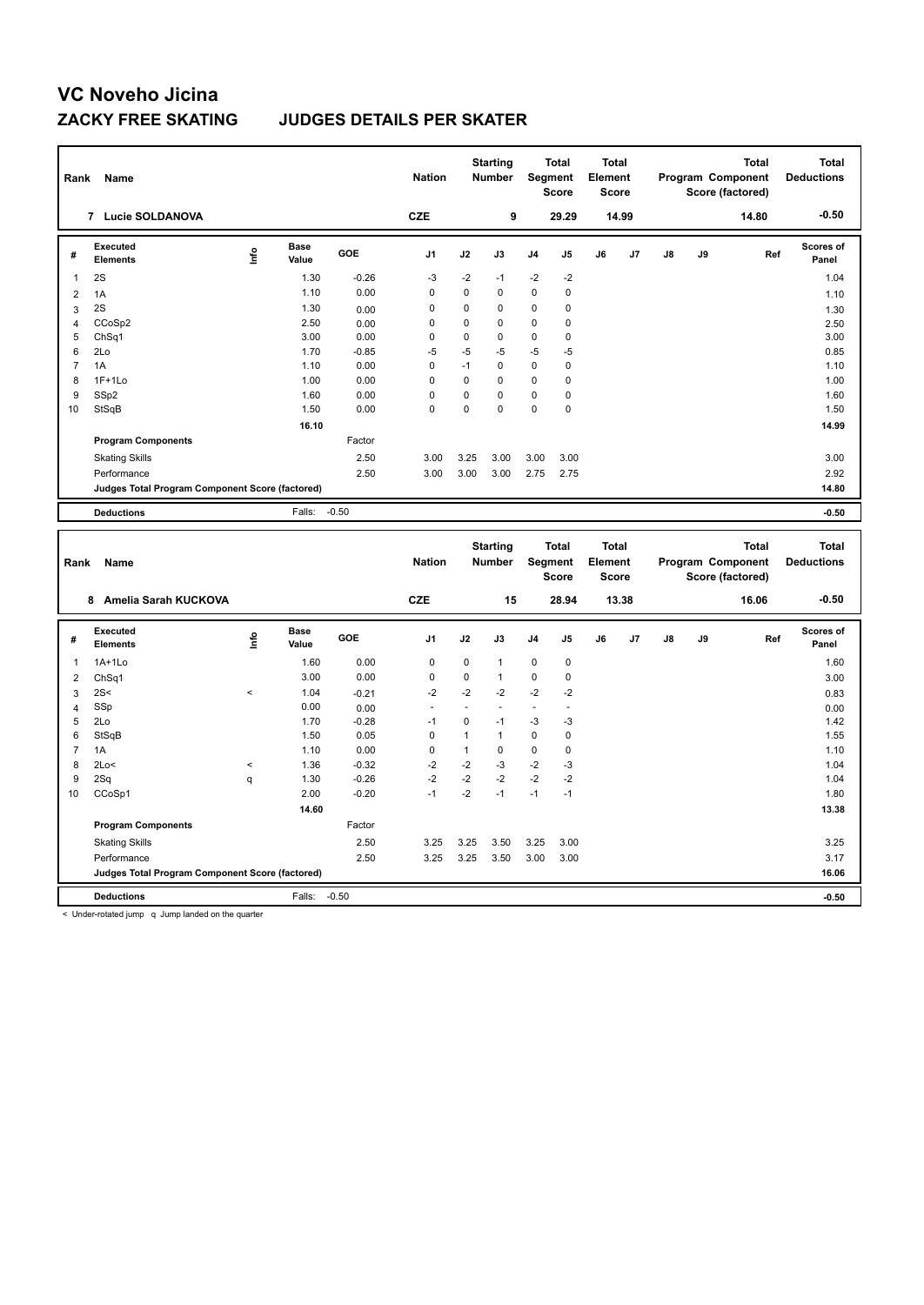### **ZACKY FREE SKATING JUDGES DETAILS PER SKATER**

| Rank           | Name                                            |                                  | <b>Nation</b>        |            | <b>Starting</b><br><b>Number</b> | Segment | <b>Total</b><br><b>Score</b> | <b>Total</b><br>Element<br><b>Score</b> |             |    |       | Total<br>Program Component<br>Score (factored) | <b>Total</b><br><b>Deductions</b> |       |                           |
|----------------|-------------------------------------------------|----------------------------------|----------------------|------------|----------------------------------|---------|------------------------------|-----------------------------------------|-------------|----|-------|------------------------------------------------|-----------------------------------|-------|---------------------------|
|                | Dominika SUCHANKOVA<br>9                        |                                  |                      |            | <b>CZE</b>                       |         | $\overline{7}$               |                                         | 26.68       |    | 13.08 |                                                |                                   | 14.60 | $-1.00$                   |
| #              | Executed<br><b>Elements</b>                     | $\mathop{\mathsf{Int}}\nolimits$ | <b>Base</b><br>Value | <b>GOE</b> | J <sub>1</sub>                   | J2      | J3                           | J <sub>4</sub>                          | J5          | J6 | J7    | $\mathsf{J}8$                                  | J9                                | Ref   | <b>Scores of</b><br>Panel |
| $\overline{1}$ | $1A+1Lo$                                        |                                  | 1.60                 | $-0.26$    | -3                               | $-2$    | $-3$                         | $-2$                                    | $-2$        |    |       |                                                |                                   |       | 1.34                      |
| 2              | 2S                                              |                                  | 1.30                 | $-0.52$    | -5                               | $-4$    | $-4$                         | $-4$                                    | $-4$        |    |       |                                                |                                   |       | 0.78                      |
| 3              | CCoSp2                                          |                                  | 2.50                 | 0.25       | $\overline{1}$                   | 1       | 1                            | $\mathbf{1}$                            | 1           |    |       |                                                |                                   |       | 2.75                      |
| 4              | StSqB                                           |                                  | 1.50                 | $-0.05$    | 0                                | 0       | $-1$                         | $-1$                                    | 0           |    |       |                                                |                                   |       | 1.45                      |
| 5              | 2Lo<<                                           | <<                               | 0.50                 | $-0.25$    | -5                               | -5      | $-5$                         | $-5$                                    | -5          |    |       |                                                |                                   |       | 0.25                      |
| 6              | Ch <sub>Sq1</sub>                               |                                  | 3.00                 | 0.00       | $\Omega$                         | 0       | 0                            | $\mathbf 0$                             | 0           |    |       |                                                |                                   |       | 3.00                      |
| $\overline{7}$ | 2Lo<                                            | $\prec$                          | 1.36                 | $-0.68$    | $-5$                             | $-5$    | $-5$                         | $-5$                                    | $-5$        |    |       |                                                |                                   |       | 0.68                      |
| 8              | SSp1                                            |                                  | 1.30                 | $-0.17$    | $-1$                             | $-2$    | $-2$                         | $-1$                                    | $-1$        |    |       |                                                |                                   |       | 1.13                      |
| 9              | 1A                                              |                                  | 1.10                 | 0.00       | 0                                | 0       | $\Omega$                     | 0                                       | 0           |    |       |                                                |                                   |       | 1.10                      |
| 10             | 1Lz                                             |                                  | 0.60                 | 0.00       | $\mathbf 0$                      | 0       | $\Omega$                     | $\mathbf 0$                             | $\mathbf 0$ |    |       |                                                |                                   |       | 0.60                      |
|                |                                                 |                                  | 14.76                |            |                                  |         |                              |                                         |             |    |       |                                                |                                   |       | 13.08                     |
|                | <b>Program Components</b>                       |                                  |                      | Factor     |                                  |         |                              |                                         |             |    |       |                                                |                                   |       |                           |
|                | <b>Skating Skills</b>                           |                                  |                      | 2.50       | 3.25                             | 3.00    | 2.75                         | 2.75                                    | 3.00        |    |       |                                                |                                   |       | 2.92                      |
|                | Performance                                     |                                  |                      | 2.50       | 3.00                             | 3.00    | 2.50                         | 2.75                                    | 3.00        |    |       |                                                |                                   |       | 2.92                      |
|                | Judges Total Program Component Score (factored) |                                  |                      |            |                                  |         |                              |                                         |             |    |       |                                                |                                   |       | 14.60                     |
|                | <b>Deductions</b>                               |                                  | Falls:               | $-1.00$    |                                  |         |                              |                                         |             |    |       |                                                |                                   |       | $-1.00$                   |

< Under-rotated jump << Downgraded jump

| Rank           | Name                                            |      |               |            | <b>Nation</b> |          | <b>Starting</b><br><b>Number</b> | Segment        | <b>Total</b><br><b>Score</b> | <b>Total</b><br>Element<br><b>Score</b> |       |               |    | <b>Total</b><br>Program Component<br>Score (factored) | <b>Total</b><br><b>Deductions</b> |
|----------------|-------------------------------------------------|------|---------------|------------|---------------|----------|----------------------------------|----------------|------------------------------|-----------------------------------------|-------|---------------|----|-------------------------------------------------------|-----------------------------------|
|                | <b>Lucie BALAKOVA</b><br>10                     |      |               |            | <b>CZE</b>    |          | 1                                |                | 26.54                        |                                         | 12.54 |               |    | 15.00                                                 | $-1.00$                           |
| #              | Executed<br><b>Elements</b>                     | lnfo | Base<br>Value | <b>GOE</b> | J1            | J2       | J3                               | J <sub>4</sub> | J5                           | J6                                      | J7    | $\mathsf{J}8$ | J9 | Ref                                                   | Scores of<br>Panel                |
| 1              | $1F+1Lo$                                        |      | 1.00          | 0.00       | 0             | 0        | 0                                | $\mathbf 0$    | 0                            |                                         |       |               |    |                                                       | 1.00                              |
| 2              | 2S                                              |      | 1.30          | $-0.65$    | -5            | $-5$     | $-5$                             | $-5$           | $-5$                         |                                         |       |               |    |                                                       | 0.65                              |
| 3              | 1A                                              |      | 1.10          | 0.00       | 0             | 0        | 0                                | $\mathbf 0$    | 0                            |                                         |       |               |    |                                                       | 1.10                              |
| 4              | SSp2                                            |      | 1.60          | 0.00       | $\mathbf 0$   | $\Omega$ | 0                                | $\mathbf 0$    | 0                            |                                         |       |               |    |                                                       | 1.60                              |
| 5              | StSqB                                           |      | 1.50          | 0.00       | 0             | 0        | 0                                | 0              | 0                            |                                         |       |               |    |                                                       | 1.50                              |
| 6              | ChSq1                                           |      | 3.00          | 0.33       | $\mathbf{1}$  | 0        | 0                                | $\mathbf{1}$   |                              |                                         |       |               |    |                                                       | 3.33                              |
| $\overline{7}$ | 2S                                              |      | 1.30          | $-0.65$    | $-5$          | $-5$     | $-5$                             | $-5$           | $-5$                         |                                         |       |               |    |                                                       | 0.65                              |
| 8              | 1A                                              |      | 1.10          | 0.00       | 0             | 0        | 0                                | $\mathbf 0$    | 0                            |                                         |       |               |    |                                                       | 1.10                              |
| 9              | 1Lo                                             |      | 0.50          | 0.00       | 0             | 0        | 0                                | $\pmb{0}$      | 0                            |                                         |       |               |    |                                                       | 0.50                              |
| 10             | CCoSpBV                                         |      | 1.28          | $-0.17$    | $\mathbf 0$   | 0        | $-2$                             | $-2$           | $-2$                         |                                         |       |               |    |                                                       | 1.11                              |
|                |                                                 |      | 13.68         |            |               |          |                                  |                |                              |                                         |       |               |    |                                                       | 12.54                             |
|                | <b>Program Components</b>                       |      |               | Factor     |               |          |                                  |                |                              |                                         |       |               |    |                                                       |                                   |
|                | <b>Skating Skills</b>                           |      |               | 2.50       | 3.00          | 3.00     | 3.25                             | 3.00           | 3.00                         |                                         |       |               |    |                                                       | 3.00                              |
|                | Performance                                     |      |               | 2.50       | 3.00          | 3.00     | 3.25                             | 3.00           | 2.75                         |                                         |       |               |    |                                                       | 3.00                              |
|                | Judges Total Program Component Score (factored) |      |               |            |               |          |                                  |                |                              |                                         |       |               |    |                                                       | 15.00                             |
|                | <b>Deductions</b>                               |      | Falls:        | $-1.00$    |               |          |                                  |                |                              |                                         |       |               |    |                                                       | $-1.00$                           |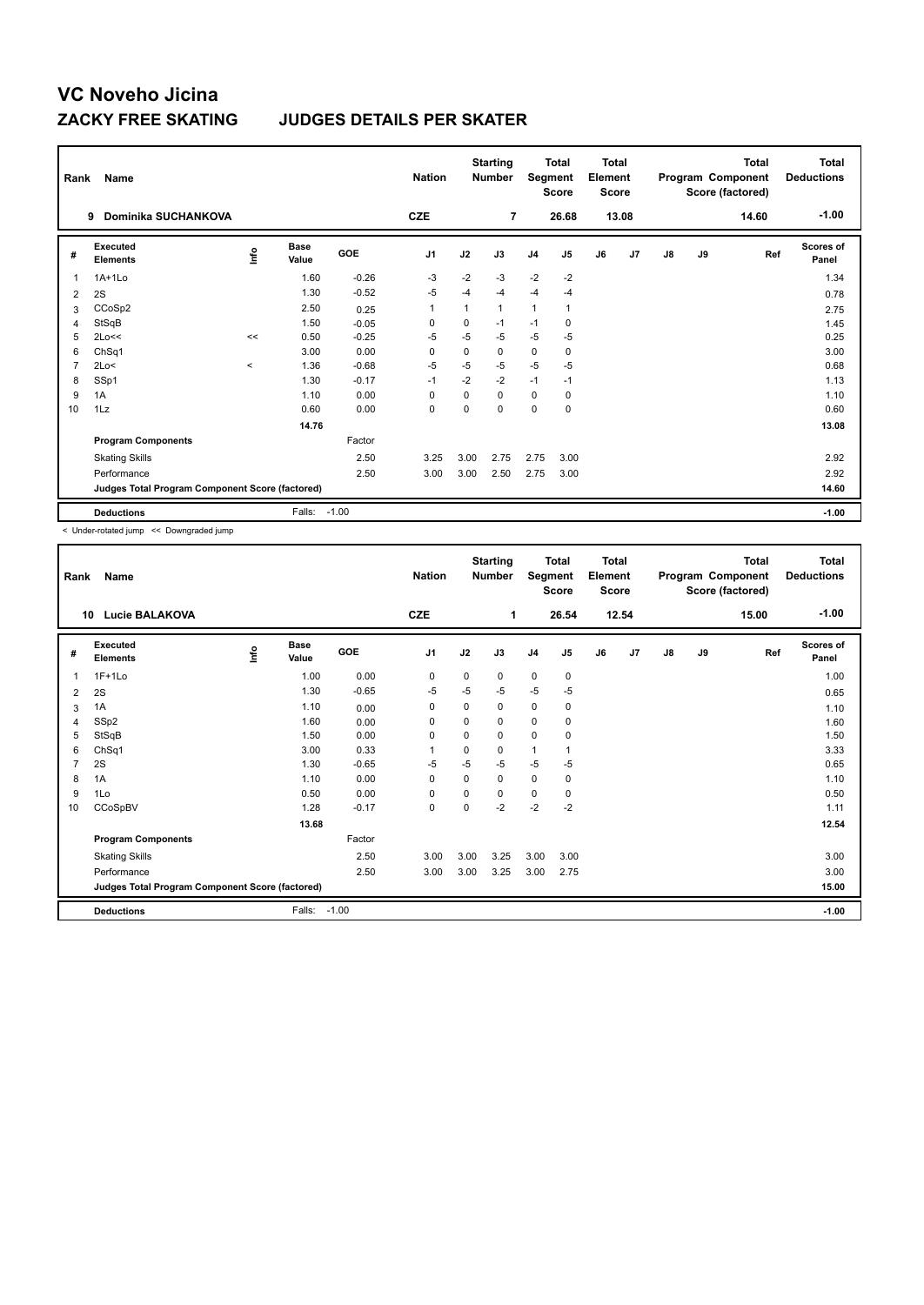### **ZACKY FREE SKATING JUDGES DETAILS PER SKATER**

| Rank           | Name                                            |      | <b>Nation</b> |         | <b>Starting</b><br><b>Number</b> | Segment | <b>Total</b><br><b>Score</b> | <b>Total</b><br>Element<br><b>Score</b> |       |    |       | Total<br>Program Component<br>Score (factored) | <b>Total</b><br><b>Deductions</b> |       |                    |
|----------------|-------------------------------------------------|------|---------------|---------|----------------------------------|---------|------------------------------|-----------------------------------------|-------|----|-------|------------------------------------------------|-----------------------------------|-------|--------------------|
|                | Veronika BROULIKOVA<br>11                       |      |               |         | <b>CZE</b>                       |         | 6                            |                                         | 25.46 |    | 11.50 |                                                |                                   | 13.96 | 0.00               |
| #              | Executed<br><b>Elements</b>                     | lnfo | Base<br>Value | GOE     | J <sub>1</sub>                   | J2      | J3                           | J <sub>4</sub>                          | J5    | J6 | J7    | $\mathsf{J}8$                                  | J9                                | Ref   | Scores of<br>Panel |
| 1              | $1A+1T$                                         |      | 1.50          | 0.00    | 0                                | 0       | 0                            | $\mathbf 0$                             | 0     |    |       |                                                |                                   |       | 1.50               |
| 2              | 1F                                              |      | 0.50          | 0.00    | 0                                | 0       | 0                            | $\pmb{0}$                               | 0     |    |       |                                                |                                   |       | 0.50               |
| 3              | CCoSp1V                                         |      | 1.50          | 0.00    | 0                                | $-1$    | 0                            | $\mathbf 0$                             | 0     |    |       |                                                |                                   |       | 1.50               |
| $\overline{4}$ | 1F                                              |      | 0.50          | 0.00    | 0                                | 0       | 0                            | $\pmb{0}$                               | 0     |    |       |                                                |                                   |       | 0.50               |
| 5              | ChSq1                                           |      | 3.00          | 0.00    | 0                                | 0       | 0                            | $\mathbf{1}$                            | 0     |    |       |                                                |                                   |       | 3.00               |
| 6              | 1S                                              |      | 0.40          | 0.00    | 0                                | 0       | 0                            | 0                                       | 0     |    |       |                                                |                                   |       | 0.40               |
| $\overline{7}$ | StSqB                                           |      | 1.50          | 0.00    | $\mathbf 0$                      | 0       | 0                            | $\mathbf 0$                             | 0     |    |       |                                                |                                   |       | 1.50               |
| 8              | 1A                                              |      | 1.10          | 0.00    | 0                                | 0       | 0                            | 0                                       | $-1$  |    |       |                                                |                                   |       | 1.10               |
| 9              | 2S<<                                            | <<   | 0.40          | $-0.20$ | $-4$                             | $-5$    | $-5$                         | -5                                      | $-5$  |    |       |                                                |                                   |       | 0.20               |
| 10             | SSp1                                            |      | 1.30          | 0.00    | $\mathbf 0$                      | 0       | 0                            | $\mathbf 0$                             | $-1$  |    |       |                                                |                                   |       | 1.30               |
|                |                                                 |      | 11.70         |         |                                  |         |                              |                                         |       |    |       |                                                |                                   |       | 11.50              |
|                | <b>Program Components</b>                       |      |               | Factor  |                                  |         |                              |                                         |       |    |       |                                                |                                   |       |                    |
|                | <b>Skating Skills</b>                           |      |               | 2.50    | 3.00                             | 2.75    | 3.00                         | 2.75                                    | 2.75  |    |       |                                                |                                   |       | 2.83               |
|                | Performance                                     |      |               | 2.50    | 3.00                             | 2.50    | 2.75                         | 2.75                                    | 2.75  |    |       |                                                |                                   |       | 2.75               |
|                | Judges Total Program Component Score (factored) |      |               |         |                                  |         |                              |                                         |       |    |       |                                                |                                   |       | 13.96              |
|                | <b>Deductions</b>                               |      |               |         |                                  |         |                              |                                         |       |    |       |                                                |                                   |       | 0.00               |

<< Downgraded jump

| Rank           | Name                                            |      |                      |         | <b>Nation</b> |             | <b>Starting</b><br><b>Number</b> | Segment        | <b>Total</b><br><b>Score</b> | <b>Total</b><br>Element<br><b>Score</b> |       |               |    | <b>Total</b><br>Program Component<br>Score (factored) | <b>Total</b><br><b>Deductions</b> |
|----------------|-------------------------------------------------|------|----------------------|---------|---------------|-------------|----------------------------------|----------------|------------------------------|-----------------------------------------|-------|---------------|----|-------------------------------------------------------|-----------------------------------|
|                | <b>Thea HALMOVA</b><br>$12 \,$                  |      |                      |         | <b>CZE</b>    |             | 3                                |                | 24.86                        |                                         | 10.90 |               |    | 13.96                                                 | 0.00                              |
| #              | Executed<br><b>Elements</b>                     | ١nfo | <b>Base</b><br>Value | GOE     | J1            | J2          | J3                               | J <sub>4</sub> | J5                           | J6                                      | J7    | $\mathsf{J}8$ | J9 | Ref                                                   | <b>Scores of</b><br>Panel         |
| 1              | 1Lz                                             |      | 0.60                 | 0.00    | 0             | $\mathbf 0$ | 0                                | $\mathbf 0$    | $\pmb{0}$                    |                                         |       |               |    |                                                       | 0.60                              |
| 2              | $1A+1T$                                         |      | 1.50                 | 0.00    | 0             | 0           | 0                                | 0              | 0                            |                                         |       |               |    |                                                       | 1.50                              |
| 3              | 1F!                                             |      | 0.50                 | $-0.05$ | $-1$          | $-1$        | $-1$                             | $-1$           | $-1$                         |                                         |       |               |    |                                                       | 0.45                              |
| $\overline{4}$ | 2Lo<<                                           | <<   | 0.50                 | $-0.25$ | -3            | $-5$        | $-5$                             | $-5$           | $-5$                         |                                         |       |               |    |                                                       | 0.25                              |
| 5              | CCoSpBV                                         |      | 1.28                 | $-0.13$ | 0             | $-1$        | $-1$                             | $-1$           | $-2$                         |                                         |       |               |    |                                                       | 1.15                              |
| 6              | ChSq1                                           |      | 3.00                 | 0.00    | 0             | $\mathbf 0$ | 0                                | $\pmb{0}$      | $\mathbf 0$                  |                                         |       |               |    |                                                       | 3.00                              |
| $\overline{7}$ | StSqB                                           |      | 1.50                 | 0.00    | 0             | 0           | 0                                | 0              | $-1$                         |                                         |       |               |    |                                                       | 1.50                              |
| 8              | 1A                                              |      | 1.10                 | $-0.11$ | $-1$          | $-2$        | $-1$                             | $-1$           | $-1$                         |                                         |       |               |    |                                                       | 0.99                              |
| 9              | 1S                                              |      | 0.40                 | 0.00    | 0             | 0           | 0                                | $\pmb{0}$      | 0                            |                                         |       |               |    |                                                       | 0.40                              |
| 10             | SSpB                                            |      | 1.10                 | $-0.04$ | 0             | 0           | 0                                | $-1$           | $-1$                         |                                         |       |               |    |                                                       | 1.06                              |
|                |                                                 |      | 11.48                |         |               |             |                                  |                |                              |                                         |       |               |    |                                                       | 10.90                             |
|                | <b>Program Components</b>                       |      |                      | Factor  |               |             |                                  |                |                              |                                         |       |               |    |                                                       |                                   |
|                | <b>Skating Skills</b>                           |      |                      | 2.50    | 2.75          | 2.75        | 3.00                             | 2.75           | 2.75                         |                                         |       |               |    |                                                       | 2.75                              |
|                | Performance                                     |      |                      | 2.50    | 2.75          | 2.75        | 3.00                             | 3.00           | 2.75                         |                                         |       |               |    |                                                       | 2.83                              |
|                | Judges Total Program Component Score (factored) |      |                      |         |               |             |                                  |                |                              |                                         |       |               |    |                                                       | 13.96                             |
|                | <b>Deductions</b>                               |      |                      |         |               |             |                                  |                |                              |                                         |       |               |    |                                                       | 0.00                              |
|                |                                                 |      |                      |         |               |             |                                  |                |                              |                                         |       |               |    |                                                       |                                   |

<< Downgraded jump ! Not clear edge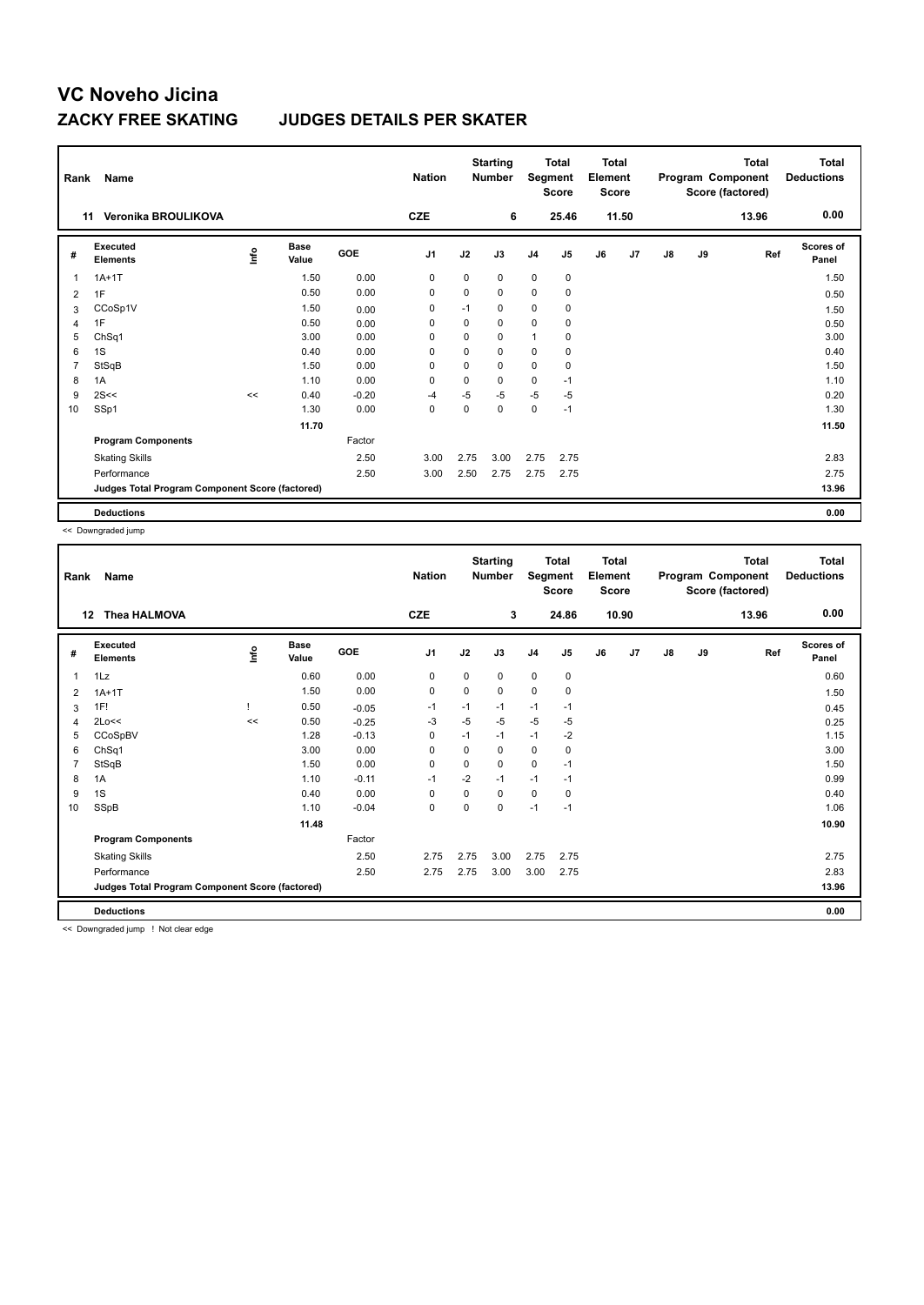### **ZACKY FREE SKATING JUDGES DETAILS PER SKATER**

| Rank           | Name                                            |         |                      |            | <b>Nation</b>  |      | <b>Starting</b><br><b>Number</b> | Segment        | Total<br><b>Score</b> | <b>Total</b><br>Element<br><b>Score</b> |                |               |    | Total<br>Program Component<br>Score (factored) | Total<br><b>Deductions</b> |
|----------------|-------------------------------------------------|---------|----------------------|------------|----------------|------|----------------------------------|----------------|-----------------------|-----------------------------------------|----------------|---------------|----|------------------------------------------------|----------------------------|
|                | Jana CAPKOVA<br>13                              |         |                      |            | <b>CZE</b>     |      | 11                               |                | 24.84                 |                                         | 11.71          |               |    | 13.13                                          | 0.00                       |
| #              | Executed<br><b>Elements</b>                     | lnfo    | <b>Base</b><br>Value | <b>GOE</b> | J <sub>1</sub> | J2   | J3                               | J <sub>4</sub> | J5                    | J6                                      | J <sub>7</sub> | $\mathsf{J}8$ | J9 | Ref                                            | Scores of<br>Panel         |
| $\overline{1}$ | 1A<                                             | $\prec$ | 0.88                 | $-0.18$    | $-2$           | $-2$ | $-2$                             | $-2$           | $-2$                  |                                         |                |               |    |                                                | 0.70                       |
| 2              | 1Lz                                             |         | 0.60                 | 0.00       | 0              | 0    | 0                                | $\mathbf 0$    | 0                     |                                         |                |               |    |                                                | 0.60                       |
| 3              | SSp2                                            |         | 1.60                 | 0.16       | 0              | 1    | 1                                | $\mathbf{1}$   | $\mathbf{1}$          |                                         |                |               |    |                                                | 1.76                       |
| 4              | StSqB                                           |         | 1.50                 | 0.00       | 0              | 0    | $-1$                             | 0              | 0                     |                                         |                |               |    |                                                | 1.50                       |
| 5              | ChSq1                                           |         | 3.00                 | 0.00       | 0              | 0    | 0                                | $\mathbf 0$    | 0                     |                                         |                |               |    |                                                | 3.00                       |
| 6              | 2S<<                                            | <<      | 0.40                 | $-0.20$    | -5             | $-4$ | $-5$                             | $-5$           | $-5$                  |                                         |                |               |    |                                                | 0.20                       |
| $\overline{7}$ | 1A<                                             | $\prec$ | 0.88                 | $-0.26$    | -4             | $-2$ | $-3$                             | $-3$           | $-3$                  |                                         |                |               |    |                                                | 0.62                       |
| 8              | 1Lz                                             |         | 0.60                 | 0.00       | 0              | 0    | 0                                | 0              | 0                     |                                         |                |               |    |                                                | 0.60                       |
| 9              | $2S < +1LO$                                     | <<      | 0.90                 | $-0.17$    | -4             | $-4$ | $-3$                             | $-3$           | $-2$                  |                                         |                |               |    |                                                | 0.73                       |
| 10             | CCoSp1                                          |         | 2.00                 | 0.00       | $\mathbf 0$    | 0    | $\Omega$                         | $\mathbf 0$    | $-1$                  |                                         |                |               |    |                                                | 2.00                       |
|                |                                                 |         | 12.36                |            |                |      |                                  |                |                       |                                         |                |               |    |                                                | 11.71                      |
|                | <b>Program Components</b>                       |         |                      | Factor     |                |      |                                  |                |                       |                                         |                |               |    |                                                |                            |
|                | <b>Skating Skills</b>                           |         |                      | 2.50       | 2.75           | 2.75 | 2.75                             | 2.75           | 2.75                  |                                         |                |               |    |                                                | 2.75                       |
|                | Performance                                     |         |                      | 2.50       | 2.75           | 2.50 | 2.50                             | 2.50           | 2.50                  |                                         |                |               |    |                                                | 2.50                       |
|                | Judges Total Program Component Score (factored) |         |                      |            |                |      |                                  |                |                       |                                         |                |               |    |                                                | 13.13                      |
|                | <b>Deductions</b>                               |         |                      |            |                |      |                                  |                |                       |                                         |                |               |    |                                                | 0.00                       |

< Under-rotated jump << Downgraded jump

| Rank           | Name                                            |      |                      |            | <b>Nation</b>            |             | <b>Starting</b><br><b>Number</b> | Segment        | <b>Total</b><br><b>Score</b> | <b>Total</b><br>Element<br><b>Score</b> |       |               |    | <b>Total</b><br>Program Component<br>Score (factored) | <b>Total</b><br><b>Deductions</b> |
|----------------|-------------------------------------------------|------|----------------------|------------|--------------------------|-------------|----------------------------------|----------------|------------------------------|-----------------------------------------|-------|---------------|----|-------------------------------------------------------|-----------------------------------|
|                | <b>Marketa KODYSOVA</b><br>14                   |      |                      |            | <b>CZE</b>               |             | 18                               |                | 24.63                        |                                         | 11.37 |               |    | 13.76                                                 | $-0.50$                           |
| #              | Executed<br><b>Elements</b>                     | lnfo | <b>Base</b><br>Value | <b>GOE</b> | J <sub>1</sub>           | J2          | J3                               | J <sub>4</sub> | J <sub>5</sub>               | J6                                      | J7    | $\mathsf{J}8$ | J9 | Ref                                                   | <b>Scores of</b><br>Panel         |
| 1              | 1Lz                                             |      | 0.60                 | $-0.12$    | $-2$                     | $-1$        | $-2$                             | $-2$           | $-2$                         |                                         |       |               |    |                                                       | 0.48                              |
| 2              | 2S                                              |      | 1.30                 | $-0.26$    | -3                       | $-2$        | $-2$                             | $-2$           | $-2$                         |                                         |       |               |    |                                                       | 1.04                              |
| 3              | $1A+1T$                                         |      | 1.50                 | 0.00       | 0                        | 0           | 0                                | 0              | $-1$                         |                                         |       |               |    |                                                       | 1.50                              |
| $\overline{4}$ | StSqB                                           |      | 1.50                 | 0.00       | $\mathbf 0$              | $\mathbf 0$ | 0                                | $\pmb{0}$      | 0                            |                                         |       |               |    |                                                       | 1.50                              |
| 5              | SSp2                                            |      | 1.60                 | 0.00       | 0                        | 0           | 0                                | 0              | 0                            |                                         |       |               |    |                                                       | 1.60                              |
| 6              | ChSq1                                           |      | 3.00                 | 0.00       | 0                        | 0           | 0                                | 0              | 0                            |                                         |       |               |    |                                                       | 3.00                              |
| $\overline{7}$ | 2S                                              |      | 1.30                 | $-0.65$    | $-5$                     | $-5$        | $-5$                             | $-5$           | $-5$                         |                                         |       |               |    |                                                       | 0.65                              |
| 8              | FCCoSp                                          |      | 0.00                 | 0.00       | $\overline{\phantom{a}}$ |             | $\overline{a}$                   | $\overline{a}$ |                              |                                         |       |               |    |                                                       | 0.00                              |
| 9              | 1A                                              |      | 1.10                 | 0.00       | 0                        | 0           | 0                                | 0              | 0                            |                                         |       |               |    |                                                       | 1.10                              |
| 10             | 1F                                              |      | 0.50                 | 0.00       | $\mathbf 0$              | 0           | 0                                | $\mathbf 0$    | 0                            |                                         |       |               |    |                                                       | 0.50                              |
|                |                                                 |      | 12.40                |            |                          |             |                                  |                |                              |                                         |       |               |    |                                                       | 11.37                             |
|                | <b>Program Components</b>                       |      |                      | Factor     |                          |             |                                  |                |                              |                                         |       |               |    |                                                       |                                   |
|                | <b>Skating Skills</b>                           |      |                      | 2.50       | 2.75                     | 2.75        | 2.75                             | 2.75           | 2.75                         |                                         |       |               |    |                                                       | 2.75                              |
|                | Performance                                     |      |                      | 2.50       | 2.75                     | 2.75        | 2.50                             | 2.75           | 2.75                         |                                         |       |               |    |                                                       | 2.75                              |
|                | Judges Total Program Component Score (factored) |      |                      |            |                          |             |                                  |                |                              |                                         |       |               |    |                                                       | 13.76                             |
|                | <b>Deductions</b>                               |      | Falls:               | $-0.50$    |                          |             |                                  |                |                              |                                         |       |               |    |                                                       | $-0.50$                           |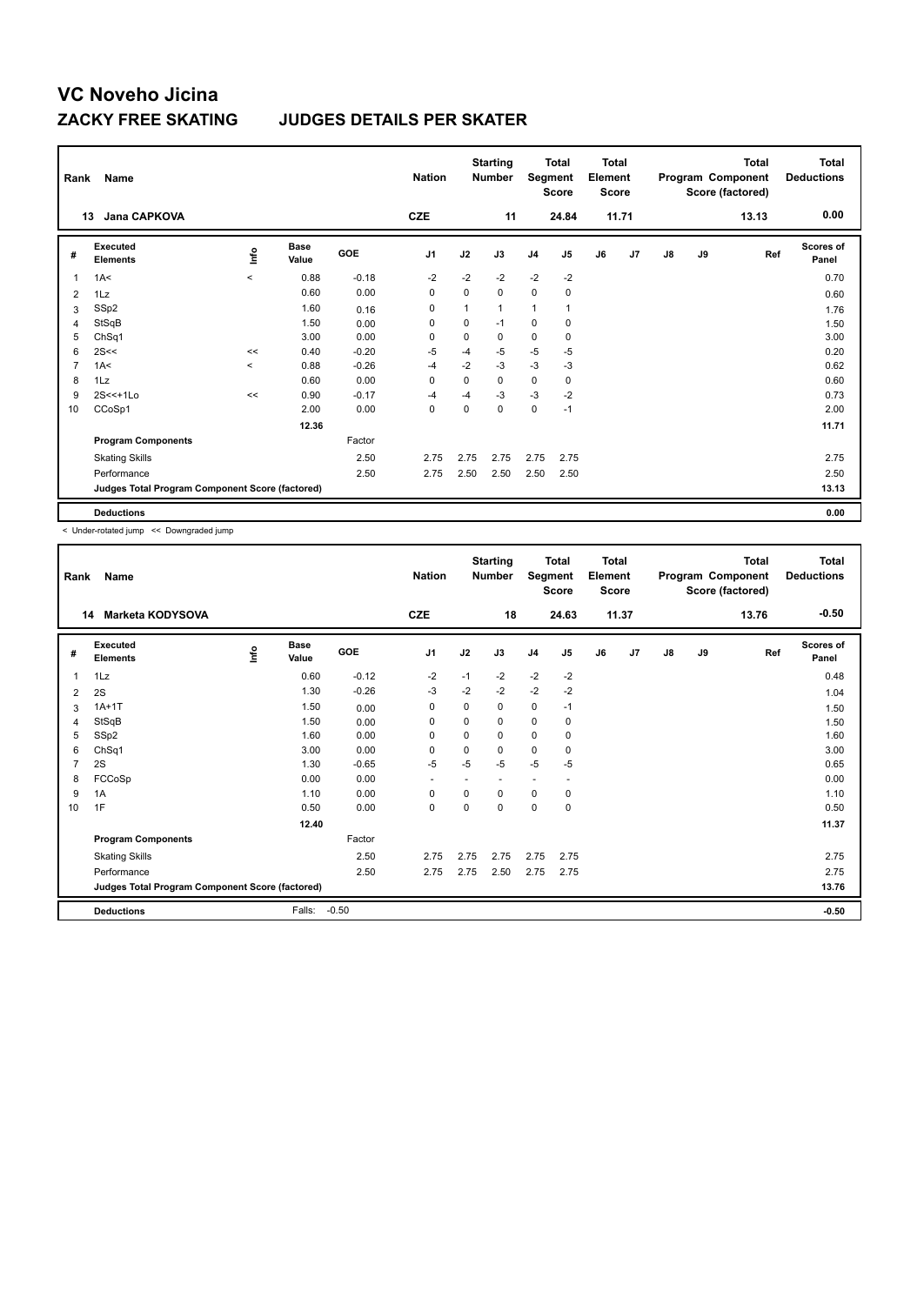### **ZACKY FREE SKATING JUDGES DETAILS PER SKATER**

| Rank           | Name                                            |      |                      |         | <b>Nation</b>  |          | <b>Starting</b><br><b>Number</b> | Segment        | <b>Total</b><br><b>Score</b> | <b>Total</b><br>Element<br><b>Score</b> |       |               |    | Total<br>Program Component<br>Score (factored) | <b>Total</b><br><b>Deductions</b> |
|----------------|-------------------------------------------------|------|----------------------|---------|----------------|----------|----------------------------------|----------------|------------------------------|-----------------------------------------|-------|---------------|----|------------------------------------------------|-----------------------------------|
| 15             | Simona KRKOSKOVA                                |      |                      |         | <b>CZE</b>     |          | 8                                |                | 24.29                        |                                         | 10.41 |               |    | 14.38                                          | $-0.50$                           |
| #              | Executed<br><b>Elements</b>                     | lnfo | <b>Base</b><br>Value | GOE     | J <sub>1</sub> | J2       | J3                               | J <sub>4</sub> | J5                           | J6                                      | J7    | $\mathsf{J}8$ | J9 | Ref                                            | <b>Scores of</b><br>Panel         |
| $\mathbf{1}$   | 1A                                              |      | 1.10                 | $-0.55$ | $-5$           | $-5$     | $-5$                             | $-5$           | $-5$                         |                                         |       |               |    |                                                | 0.55                              |
| 2              | 2S<<                                            | <<   | 0.40                 | $-0.20$ | -5             | $-5$     | $-5$                             | $-5$           | $-5$                         |                                         |       |               |    |                                                | 0.20                              |
| 3              | SSp1                                            |      | 1.30                 | 0.13    | 0              |          | $\mathbf{1}$                     | $\mathbf{1}$   | $\mathbf 1$                  |                                         |       |               |    |                                                | 1.43                              |
| 4              | ChSq1                                           |      | 3.00                 | 0.17    | 0              |          | $\overline{2}$                   | $\mathbf 0$    | 0                            |                                         |       |               |    |                                                | 3.17                              |
| 5              | $1Lz+1Lo$                                       |      | 1.10                 | 0.00    | 0              | 0        | 0                                | 0              | $\mathbf 0$                  |                                         |       |               |    |                                                | 1.10                              |
| 6              | StSqB                                           |      | 1.50                 | 0.00    | 0              | 0        | 1                                | 0              | 0                            |                                         |       |               |    |                                                | 1.50                              |
| $\overline{7}$ | 1F                                              |      | 0.50                 | 0.00    | $\mathbf 0$    | 0        | 0                                | $\mathbf 0$    | 0                            |                                         |       |               |    |                                                | 0.50                              |
| 8              | CCoSpB                                          |      | 1.70                 | $-0.34$ | $-1$           | $-2$     | $-2$                             | $-2$           | $-3$                         |                                         |       |               |    |                                                | 1.36                              |
| 9              | Α                                               |      | 0.00                 | 0.00    |                |          |                                  |                |                              |                                         |       |               |    |                                                | 0.00                              |
| 10             | 1Lz                                             |      | 0.60                 | 0.00    | $\mathbf 0$    | $\Omega$ | $\Omega$                         | $\mathbf 0$    | $\mathbf 0$                  |                                         |       |               |    |                                                | 0.60                              |
|                |                                                 |      | 11.20                |         |                |          |                                  |                |                              |                                         |       |               |    |                                                | 10.41                             |
|                | <b>Program Components</b>                       |      |                      | Factor  |                |          |                                  |                |                              |                                         |       |               |    |                                                |                                   |
|                | <b>Skating Skills</b>                           |      |                      | 2.50    | 3.00           | 3.00     | 3.25                             | 3.00           | 2.75                         |                                         |       |               |    |                                                | 3.00                              |
|                | Performance                                     |      |                      | 2.50    | 2.75           | 2.75     | 2.75                             | 2.75           | 2.75                         |                                         |       |               |    |                                                | 2.75                              |
|                | Judges Total Program Component Score (factored) |      |                      |         |                |          |                                  |                |                              |                                         |       |               |    |                                                | 14.38                             |
|                | <b>Deductions</b>                               |      | Falls:               | $-0.50$ |                |          |                                  |                |                              |                                         |       |               |    |                                                | $-0.50$                           |

<< Downgraded jump

| Rank           | <b>Name</b>                                     |       |                      |         | <b>Nation</b>  |             | <b>Starting</b><br><b>Number</b> | Segment        | <b>Total</b><br>Score | <b>Total</b><br>Element<br><b>Score</b> |       |    |    | <b>Total</b><br>Program Component<br>Score (factored) | <b>Total</b><br><b>Deductions</b> |
|----------------|-------------------------------------------------|-------|----------------------|---------|----------------|-------------|----------------------------------|----------------|-----------------------|-----------------------------------------|-------|----|----|-------------------------------------------------------|-----------------------------------|
|                | Zuzana KUBOVA<br>16                             |       |                      |         | <b>CZE</b>     |             | $\mathbf{2}$                     |                | 23.49                 |                                         | 10.93 |    |    | 13.56                                                 | $-1.00$                           |
| #              | Executed<br><b>Elements</b>                     | ١nfo  | <b>Base</b><br>Value | GOE     | J <sub>1</sub> | J2          | J3                               | J <sub>4</sub> | J <sub>5</sub>        | J6                                      | J7    | J8 | J9 | Ref                                                   | <b>Scores of</b><br>Panel         |
| 1              | 1A                                              |       | 1.10                 | $-0.11$ | $-1$           | $-1$        | $-1$                             | $-1$           | 0                     |                                         |       |    |    |                                                       | 0.99                              |
| 2              | 2Lo<<                                           | $\,<$ | 0.50                 | $-0.25$ | $-5$           | $-5$        | $-5$                             | $-5$           | $-5$                  |                                         |       |    |    |                                                       | 0.25                              |
| 3              | $1F+1Lo$                                        |       | 1.00                 | 0.00    | 0              | 0           | 0                                | 0              | 0                     |                                         |       |    |    |                                                       | 1.00                              |
| 4              | SSp1                                            |       | 1.30                 | 0.00    | 0              | 0           | 0                                | 0              | 0                     |                                         |       |    |    |                                                       | 1.30                              |
| 5              | ChSq1                                           |       | 3.00                 | 0.00    | $\Omega$       | $\Omega$    | $\Omega$                         | $\mathbf 0$    | 0                     |                                         |       |    |    |                                                       | 3.00                              |
| 6              | 1F                                              |       | 0.50                 | 0.00    | $\mathbf 0$    | $\mathbf 0$ | 0                                | $\mathbf 0$    | 0                     |                                         |       |    |    |                                                       | 0.50                              |
| $\overline{7}$ | 1A                                              |       | 1.10                 | 0.00    | 0              | $\mathbf 0$ | 0                                | $\pmb{0}$      | 0                     |                                         |       |    |    |                                                       | 1.10                              |
| 8              | 2T<<                                            | <<    | 0.40                 | $-0.20$ | $-5$           | $-5$        | $-5$                             | $-5$           | $-5$                  |                                         |       |    |    |                                                       | 0.20                              |
| 9              | StSqB                                           |       | 1.50                 | $-0.10$ | 0              | 0           | $-2$                             | $-1$           | $-1$                  |                                         |       |    |    |                                                       | 1.40                              |
| 10             | CCoSpBV                                         |       | 1.28                 | $-0.09$ | $-1$           | $-2$        | $-1$                             | 0              | 0                     |                                         |       |    |    |                                                       | 1.19                              |
|                |                                                 |       | 11.68                |         |                |             |                                  |                |                       |                                         |       |    |    |                                                       | 10.93                             |
|                | <b>Program Components</b>                       |       |                      | Factor  |                |             |                                  |                |                       |                                         |       |    |    |                                                       |                                   |
|                | <b>Skating Skills</b>                           |       |                      | 2.50    | 2.75           | 2.75        | 2.75                             | 2.75           | 2.75                  |                                         |       |    |    |                                                       | 2.75                              |
|                | Performance                                     |       |                      | 2.50    | 2.75           | 2.25        | 2.50                             | 2.75           | 2.75                  |                                         |       |    |    |                                                       | 2.67                              |
|                | Judges Total Program Component Score (factored) |       |                      |         |                |             |                                  |                |                       |                                         |       |    |    |                                                       | 13.56                             |
|                | <b>Deductions</b>                               |       | Falls:               | $-1.00$ |                |             |                                  |                |                       |                                         |       |    |    |                                                       | $-1.00$                           |
|                | $\cdots$                                        |       |                      |         |                |             |                                  |                |                       |                                         |       |    |    |                                                       |                                   |

<< Downgraded jump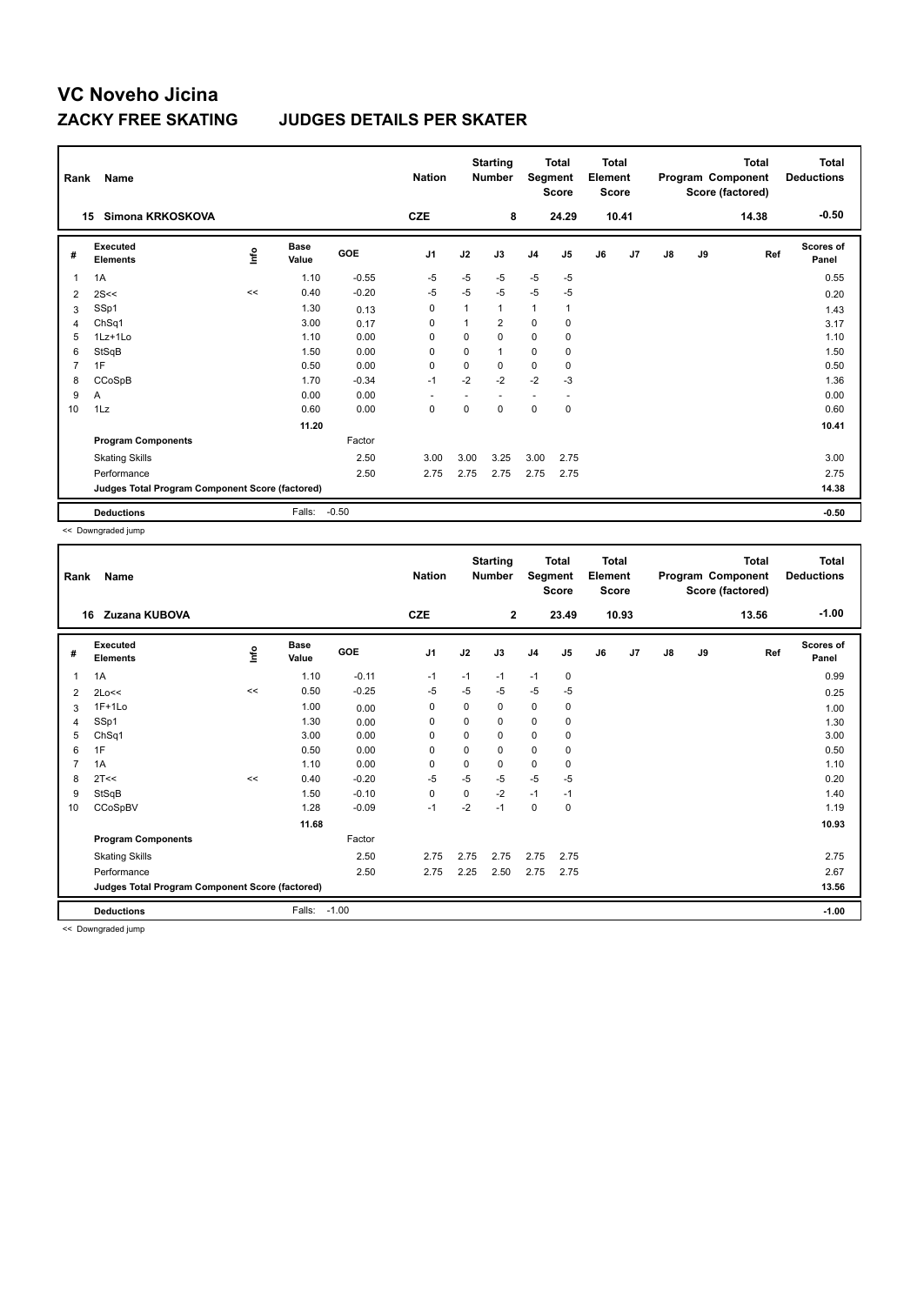### **ZACKY FREE SKATING JUDGES DETAILS PER SKATER**

| Rank           | Name                                            |      |                      |         | <b>Nation</b>  |          | <b>Starting</b><br><b>Number</b> | Segment        | <b>Total</b><br><b>Score</b> | <b>Total</b><br>Element<br><b>Score</b> |      |    |    | <b>Total</b><br>Program Component<br>Score (factored) | <b>Total</b><br><b>Deductions</b> |
|----------------|-------------------------------------------------|------|----------------------|---------|----------------|----------|----------------------------------|----------------|------------------------------|-----------------------------------------|------|----|----|-------------------------------------------------------|-----------------------------------|
| 17             | Zuzana VANKOVA                                  |      |                      |         | <b>CZE</b>     |          | 12                               |                | 22.49                        |                                         | 9.16 |    |    | 13.33                                                 | 0.00                              |
| #              | Executed<br><b>Elements</b>                     | lnfo | <b>Base</b><br>Value | GOE     | J <sub>1</sub> | J2       | J3                               | J <sub>4</sub> | J <sub>5</sub>               | J6                                      | J7   | J8 | J9 | Ref                                                   | Scores of<br>Panel                |
| 1              | 2S                                              |      | 1.30                 | $-0.17$ | $-2$           | $-1$     | $-1$                             | $-1$           | $-3$                         |                                         |      |    |    |                                                       | 1.13                              |
| 2              | $1A+1Lo$                                        |      | 1.60                 | 0.00    | 0              | 0        | 0                                | $\mathbf 0$    | 0                            |                                         |      |    |    |                                                       | 1.60                              |
| 3              | CCoSp                                           |      | 0.00                 | 0.00    | ٠              |          |                                  |                | ٠                            |                                         |      |    |    |                                                       | 0.00                              |
| 4              | 2S                                              |      | 1.30                 | $-0.13$ | $-1$           | 0        | $-1$                             | $-1$           | $-1$                         |                                         |      |    |    |                                                       | 1.17                              |
| 5              | StSqB                                           |      | 1.50                 | 0.00    | $\mathbf 0$    | 0        | 0                                | $\mathbf 0$    | $\mathbf 0$                  |                                         |      |    |    |                                                       | 1.50                              |
| 6              | ChSq                                            |      | 0.00                 | 0.00    |                |          |                                  | ٠              | ٠                            |                                         |      |    |    |                                                       | 0.00                              |
| $\overline{7}$ | 1A                                              |      | 1.10                 | $-0.04$ | 0              | 0        | 0                                | $-1$           | $-1$                         |                                         |      |    |    |                                                       | 1.06                              |
| 8              | SSp2                                            |      | 1.60                 | 0.00    | $\mathbf 0$    | $\Omega$ | 0                                | $\mathbf 0$    | 0                            |                                         |      |    |    |                                                       | 1.60                              |
| 9              | 1Lz                                             |      | 0.60                 | 0.00    | $\Omega$       | 0        | $\Omega$                         | 0              | 0                            |                                         |      |    |    |                                                       | 0.60                              |
| 10             | 1F                                              |      | 0.50                 | 0.00    | $\mathbf 0$    | $\Omega$ | $\Omega$                         | $\mathbf 0$    | $\mathbf 0$                  |                                         |      |    |    |                                                       | 0.50                              |
|                |                                                 |      | 9.50                 |         |                |          |                                  |                |                              |                                         |      |    |    |                                                       | 9.16                              |
|                | <b>Program Components</b>                       |      |                      | Factor  |                |          |                                  |                |                              |                                         |      |    |    |                                                       |                                   |
|                | <b>Skating Skills</b>                           |      |                      | 2.50    | 2.75           | 2.75     | 2.75                             | 2.75           | 2.75                         |                                         |      |    |    |                                                       | 2.75                              |
|                | Performance                                     |      |                      | 2.50    | 2.75           | 2.50     | 2.50                             | 2.50           | 2.75                         |                                         |      |    |    |                                                       | 2.58                              |
|                | Judges Total Program Component Score (factored) |      |                      |         |                |          |                                  |                |                              |                                         |      |    |    |                                                       | 13.33                             |
|                | <b>Deductions</b>                               |      |                      |         |                |          |                                  |                |                              |                                         |      |    |    |                                                       | 0.00                              |

| Rank           | Name                                            |      |                      |            | <b>Nation</b>  |      | <b>Starting</b><br><b>Number</b> | Segment        | <b>Total</b><br><b>Score</b> | <b>Total</b><br>Element<br><b>Score</b> |      |               |    | <b>Total</b><br>Program Component<br>Score (factored) | <b>Total</b><br><b>Deductions</b> |
|----------------|-------------------------------------------------|------|----------------------|------------|----------------|------|----------------------------------|----------------|------------------------------|-----------------------------------------|------|---------------|----|-------------------------------------------------------|-----------------------------------|
|                | <b>Michaela CHMELOVA</b><br>18                  |      |                      |            | <b>CZE</b>     |      | 17                               |                | 21.49                        |                                         | 9.19 |               |    | 12.30                                                 | 0.00                              |
| #              | Executed<br><b>Elements</b>                     | ١nfo | <b>Base</b><br>Value | <b>GOE</b> | J <sub>1</sub> | J2   | J3                               | J <sub>4</sub> | J <sub>5</sub>               | J6                                      | J7   | $\mathsf{J}8$ | J9 | Ref                                                   | Scores of<br>Panel                |
| $\overline{1}$ | 1Lz<<                                           | <<   | 0.00                 | 0.00       |                |      |                                  |                |                              |                                         |      |               |    |                                                       | 0.00                              |
| 2              | 1A<<                                            | <<   | 0.00                 | 0.00       |                |      |                                  |                |                              |                                         |      |               |    |                                                       | 0.00                              |
| 3              | $1Lz+1T$                                        |      | 1.00                 | $-0.04$    | 0              | 0    | $-1$                             | $-1$           | $-1$                         |                                         |      |               |    |                                                       | 0.96                              |
| $\overline{4}$ | 2Lo<<                                           | <<   | 0.50                 | $-0.25$    | $-5$           | $-5$ | $-5$                             | $-5$           | $-5$                         |                                         |      |               |    |                                                       | 0.25                              |
| 5              | CSpB                                            |      | 1.10                 | $-0.22$    | $-1$           | $-4$ | $-3$                             | $-1$           | $-2$                         |                                         |      |               |    |                                                       | 0.88                              |
| 6              | ChSq1                                           |      | 3.00                 | 0.00       | 0              | 0    | $\mathbf 0$                      | $\mathbf 0$    | $\mathbf 0$                  |                                         |      |               |    |                                                       | 3.00                              |
| $\overline{7}$ | 1F                                              |      | 0.50                 | 0.00       | $\mathbf 0$    | 0    | $\mathbf 0$                      | $\pmb{0}$      | $\mathbf 0$                  |                                         |      |               |    |                                                       | 0.50                              |
| 8              | CCoSpB                                          |      | 1.70                 | 0.00       | 0              | 0    | $\mathbf 0$                      | $\pmb{0}$      | 0                            |                                         |      |               |    |                                                       | 1.70                              |
| 9              | StSqB                                           |      | 1.50                 | 0.00       | 0              | 0    | $-2$                             | $\mathbf 0$    | 0                            |                                         |      |               |    |                                                       | 1.50                              |
| 10             | 1S                                              |      | 0.40                 | 0.00       | $\mathbf 0$    | 0    | $-1$                             | $\mathbf 0$    | $\mathbf 0$                  |                                         |      |               |    |                                                       | 0.40                              |
|                |                                                 |      | 9.70                 |            |                |      |                                  |                |                              |                                         |      |               |    |                                                       | 9.19                              |
|                | <b>Program Components</b>                       |      |                      | Factor     |                |      |                                  |                |                              |                                         |      |               |    |                                                       |                                   |
|                | <b>Skating Skills</b>                           |      |                      | 2.50       | 2.50           | 2.75 | 2.50                             | 2.50           | 2.50                         |                                         |      |               |    |                                                       | 2.50                              |
|                | Performance                                     |      |                      | 2.50       | 2.50           | 2.50 | 2.25                             | 2.50           | 2.25                         |                                         |      |               |    |                                                       | 2.42                              |
|                | Judges Total Program Component Score (factored) |      |                      |            |                |      |                                  |                |                              |                                         |      |               |    |                                                       | 12.30                             |
|                | <b>Deductions</b>                               |      |                      |            |                |      |                                  |                |                              |                                         |      |               |    |                                                       | 0.00                              |
|                |                                                 |      |                      |            |                |      |                                  |                |                              |                                         |      |               |    |                                                       |                                   |

<< Downgraded jump